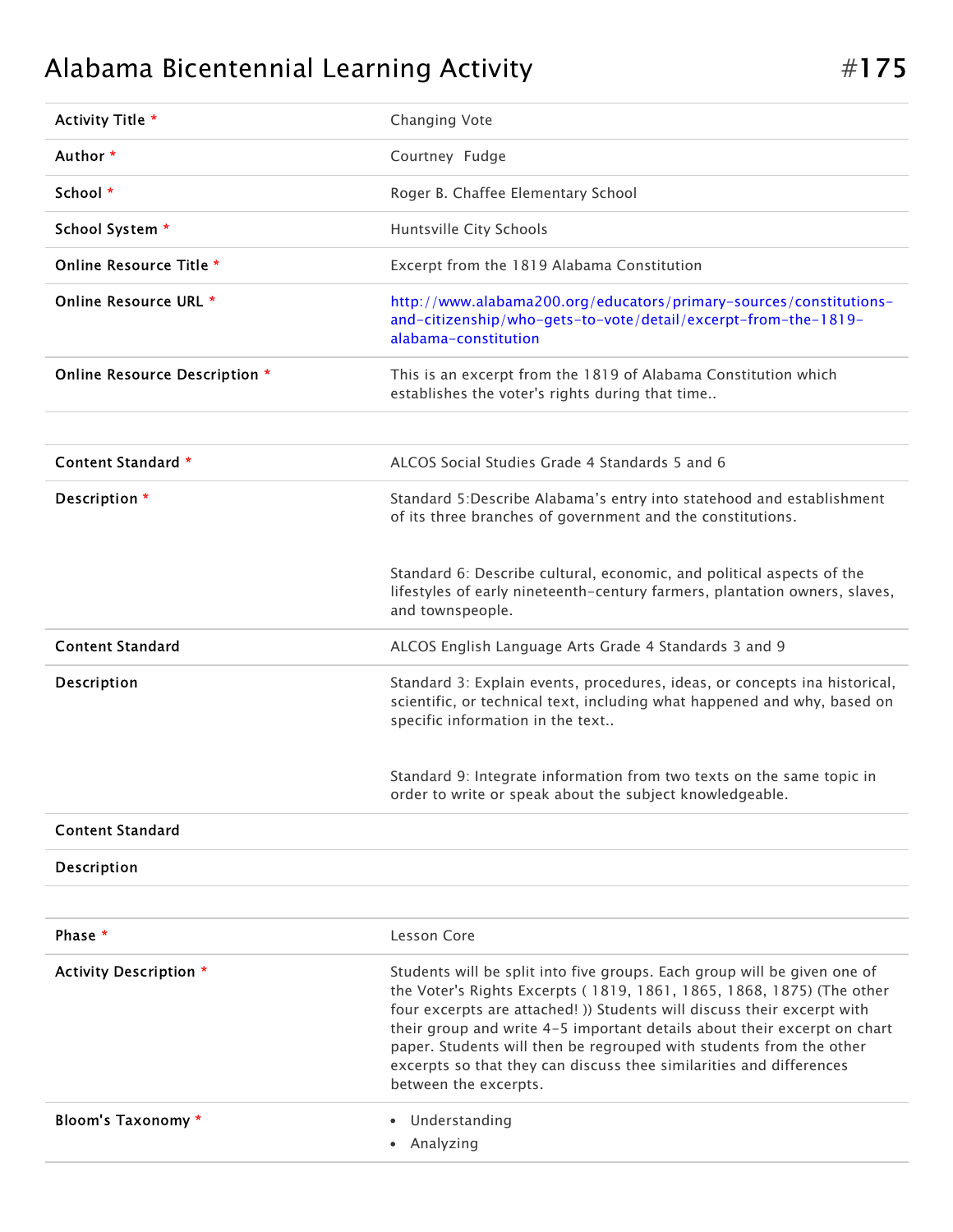| Assessment Strategies *          | Students will write down the similarities and differences between their<br>excerpt and at least one other excerpt.           |
|----------------------------------|------------------------------------------------------------------------------------------------------------------------------|
| Advanced Preparation *           | Print out all five excerpts. Will need chart paper and markers for groups.<br>May need index cards for the final assessment. |
|                                  | This would be a great activity after students learn about the voter's<br>rights                                              |
| Variation Tips (Optional)        | Due too the wording of the excerpts, they may need to be read aloud as<br>a whole group                                      |
| Notes/Recommendations (Optional) | The excerpt for the 1875 Voting Rights from Alabama Constitution will<br>not upload but it is in the archives!               |
|                                  |                                                                                                                              |
| Attach a File                    | 1861_voting1.pdf<br>$61.36 KB - PDF$                                                                                         |
| Attach a File                    | 1865_voting.pdf<br>80.82 KB · PDF                                                                                            |
| Attach a File                    | 1868_voting1.pdf<br>92.95 KB · PDF                                                                                           |
| Created                          |                                                                                                                              |
| 25 Jun 2018<br>10:47:28 PM       | 162.226.49.156<br><b>IP Address</b>                                                                                          |
| <b>PUBLIC</b>                    |                                                                                                                              |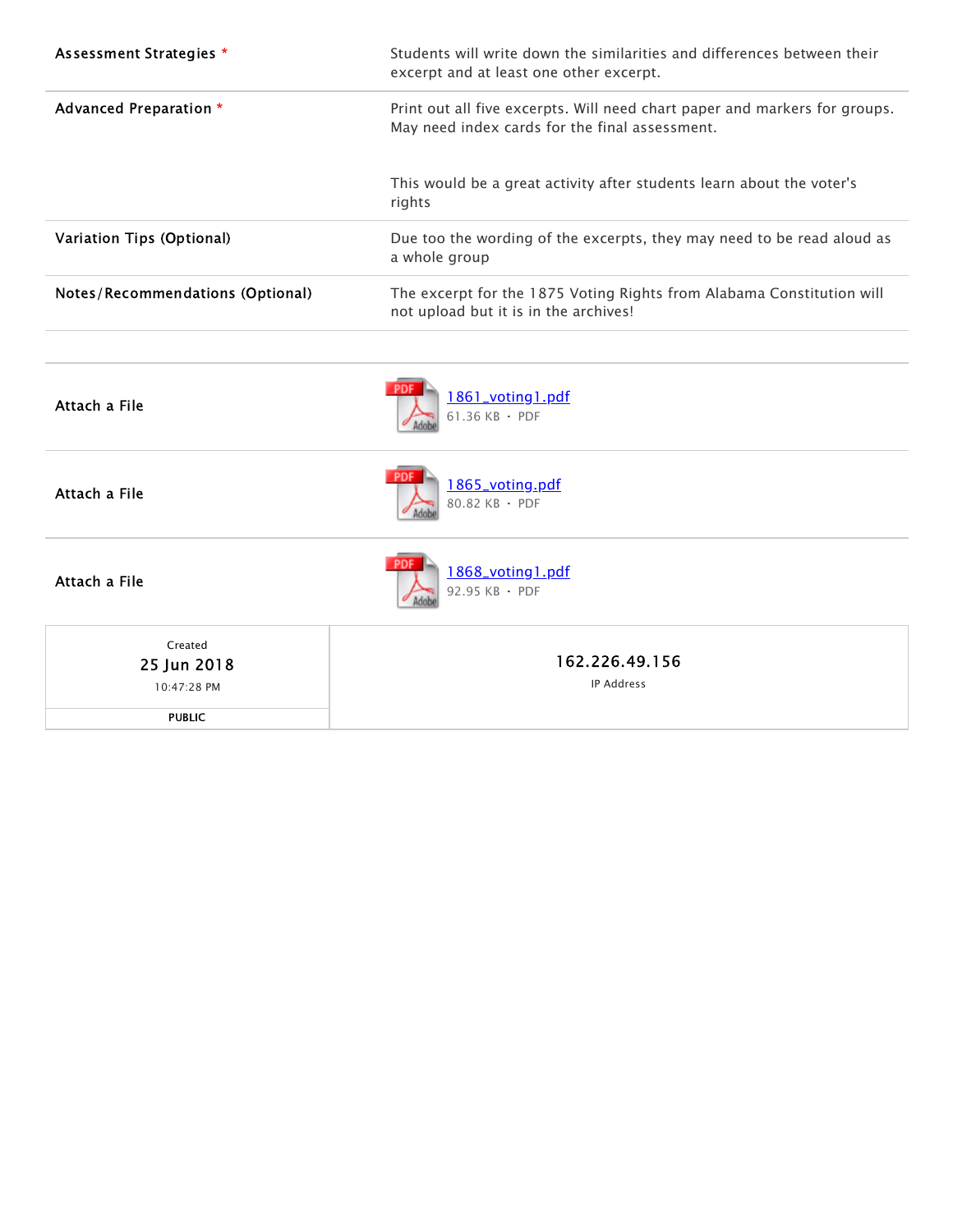# **Alabama Constitution of 1861**

# **ARTICLE III**

## **LEGISLATIVE DEPARTMENT**

**Section 5.** Every male white person of the age of twenty-one years, or upwards, who shall be a citizen of this State, and shall have resided therein one year next preceding an election, and the last three months within a county, city, or town, in which he offers to vote, shall be deemed a qualified elector, but no elector shall be entitled to vote except in the county, city, or town, (entitled to separate representation) in which he may reside at the time of the election.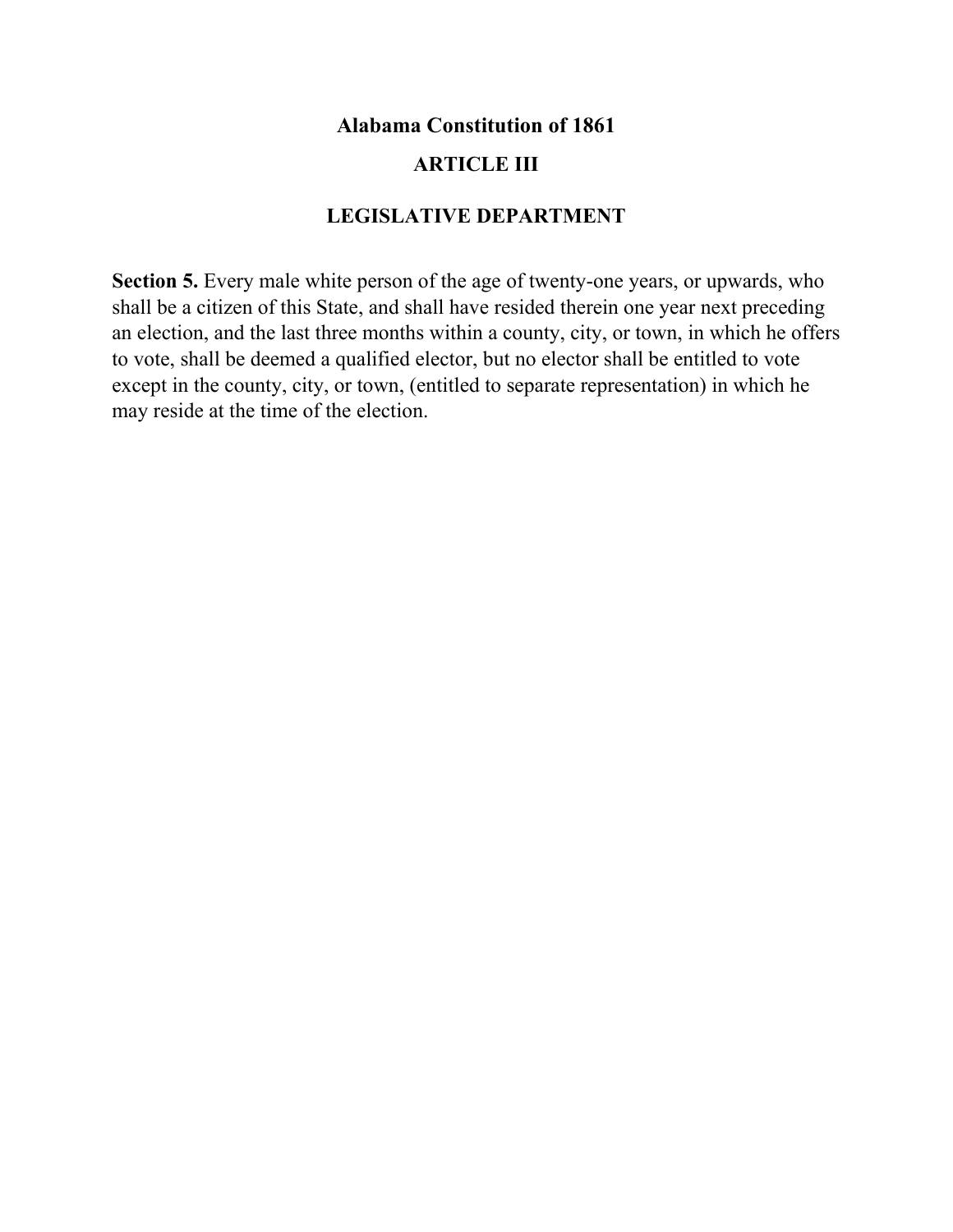#### **Alabama Constitution of 1865**

## **ARTICLE VIII ELECTIONS BY THE PEOPLE**

**Section 1**. Every white male person, of the age of twenty-one years and upwards, who shall be a citizen of the United States, and shall have resided in this State one year next preceding the election, and the last three months thereof in the county in which he offers to vote, shall be deemed a qualified elector. Provided, that no soldier, seaman, or marine, in the regular army or navy of the United States, and no person who shall have been convicted of bribery, forgery, perjury, or other high crime or misdemeanor which may be by law declared to disqualify him, shall be entitled to vote at any election in this State.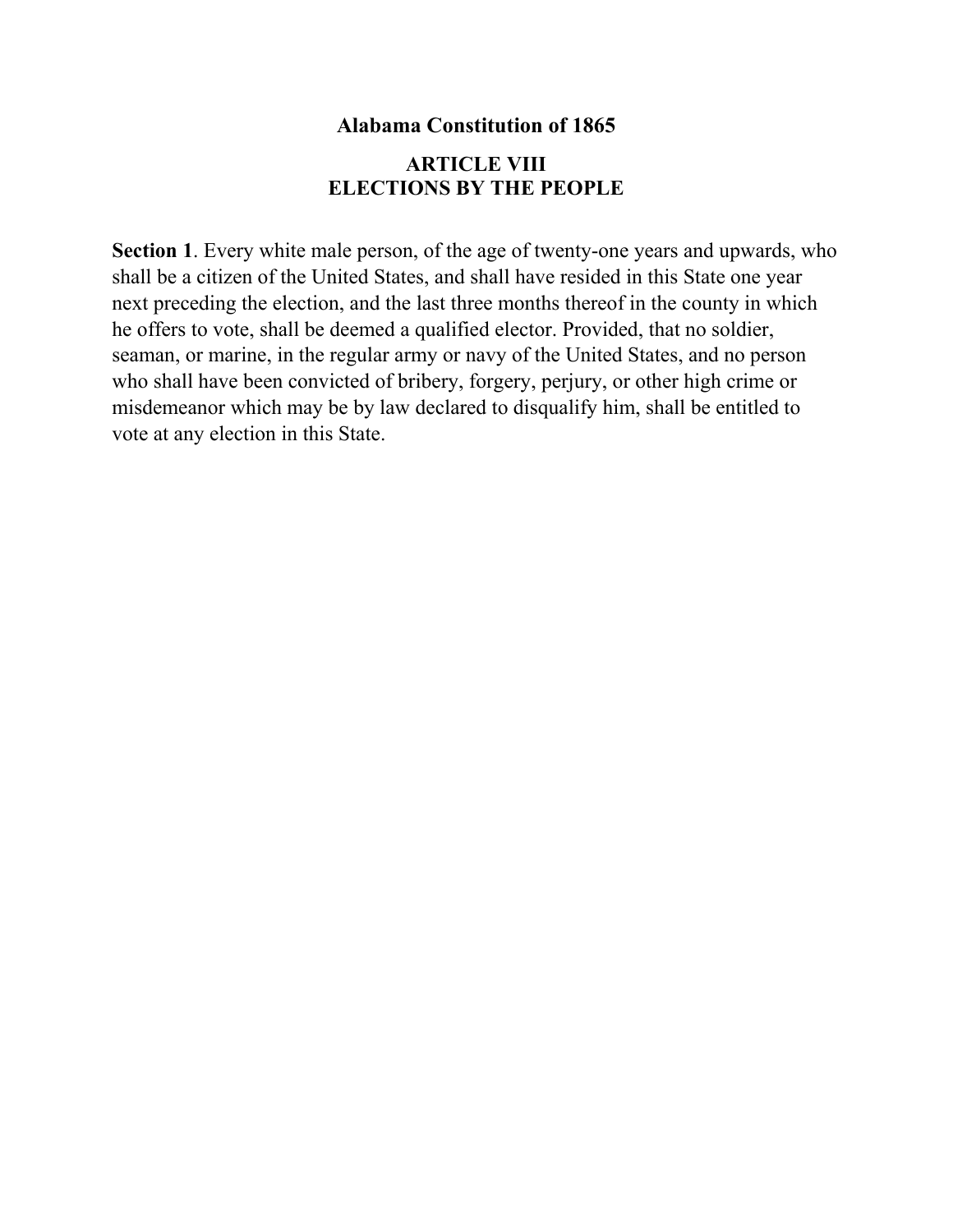## **Alabama Constitution of 1868**

#### **ARTICLE VII.**

#### **ELECTIONS.**

**Section 2.** Every male person, born in the United States, and every male person who has been naturalized, or who has legally declared his intention to become a citizen of the United States, twenty-one years old or upward, who shall have resided in this State six months next preceding the election, and three months in the county in which he offers to vote, except as hereinafter provided, shall be deemed an elector: Provided, That no soldier, or sailor, or marine in the military or naval service of the United States, shall hereafter acquire a residence by reason of being stationed on duty in this State.

**Section 3.** It shall be the duty of the General Assembly to provide, from time to time, for the registration of all electors; but the following classes of persons shall not be permitted to register, vote or hold office: 1st, Those, who, during the late rebellion, inflicted, or caused to be inflicted, any cruel or unusual punishment upon any soldier, sailor, marine, employee or citizen of the United States, or who, in any other way, violated the rules of civilized warfare. 2d, Those who may be disqualified from holding office by the proposed amendment to the Constitution of the United States, known as "Article XIV," and those who have been disqualified from registering to vote for delegates to the Convention to frame a Constitution for the State of Alabama, under the act of Congress, "to provide for the more efficient government of the rebel States," passed by Congress March 2, 1867, and the acts supplementary thereto, except such persons as aided in the reconstruction proposed by Congress, and accept the political equality of all men before the law: Provided, That the General Assembly shall have power to remove the disabilities incurred under this clause. 3d, Those who shall have been convicted of treason, embezzlement of public funds, malfeasance in office, crime punishable by law with imprisonment in the penitentiary, or bribery. 4th. Those who are idiots or insane.

**Section 4.** All persons, before registering, must take and subscribe the following oath: I, do solemnly swear (or affirm) that I will support and maintain the Constitution and laws of the United States, and the Constitution and laws of the State of Alabama; that I am not excluded from registering by any of the clauses in Sec. 3, Article 7, of the Constitution of the State of Alabama; that I will never countenance or aid in the secession of this State from the United States; That I accept the civil and political equality of all men; and agree not to attempt to deprive any person or persons, on account of race, color, or previous condition, of any political or civil right,